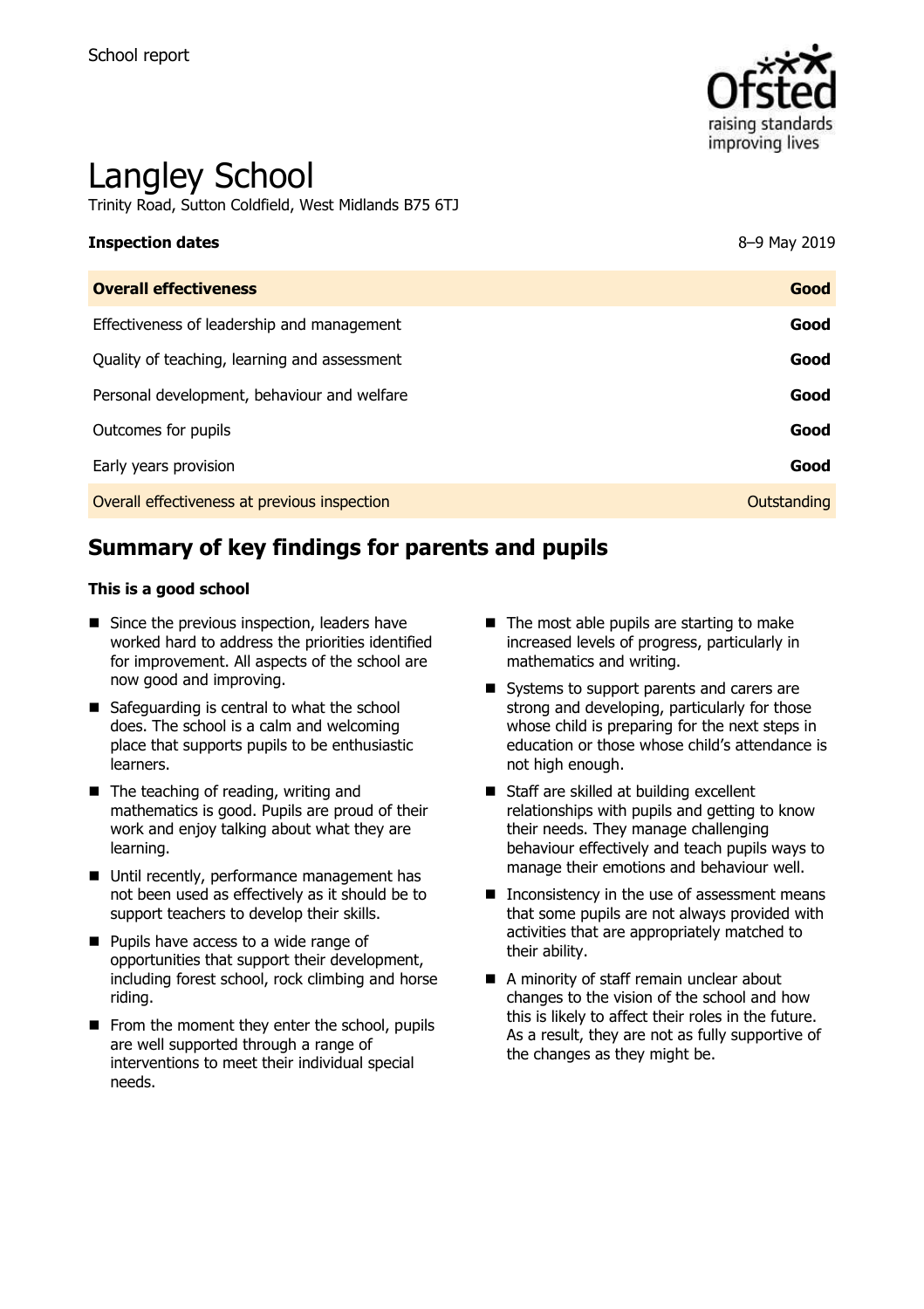

# **Full report**

### **What does the school need to do to improve further?**

- Leaders and those responsible for governance should:
	- strengthen communication between senior leaders and staff in order to ensure that all have a clear understanding of the reasons for change, and the improvements this will bring about
	- $e$  ensure that assessment information is used to plan precise teaching and learning strategies, so that teachers can identify pupils who are falling behind in their learning or need more challenge
	- identify and implement an effective appraisal process to ensure that standards are high and teachers are appropriately held to account.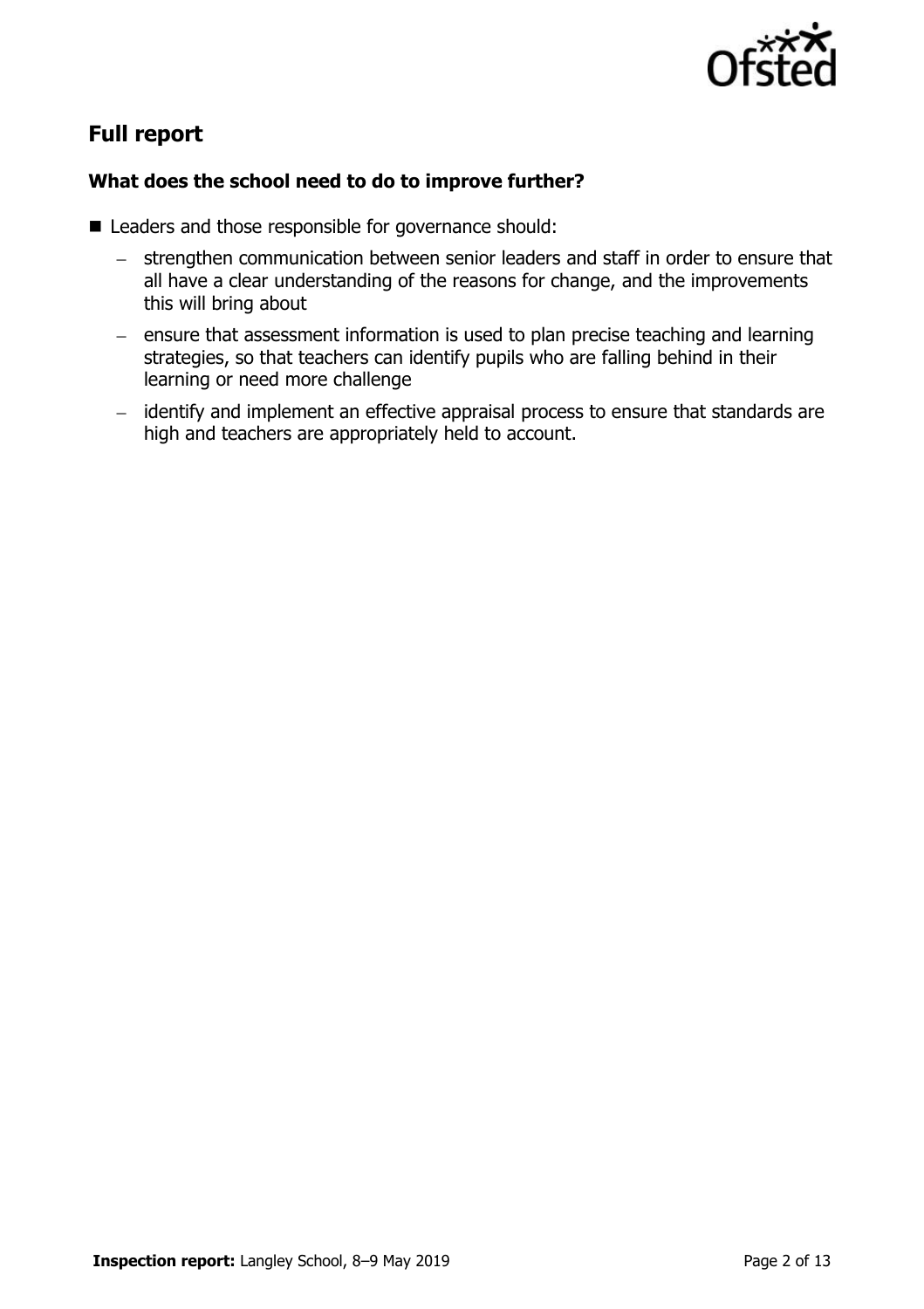

## **Inspection judgements**

#### **Effectiveness of leadership and management Good**

- Since the last inspection, leaders have implemented an effective plan of action to address weaknesses in provision. While there is more to be done, the impact of this work is evident across the school. Leaders and governors are clear that the provision must reflect the highest expectations for every child.
- The school has a welcoming and caring ethos. Pupils feel safe and are eager to learn. Staff are passionate about meeting the needs of pupils and work hard to make sure they achieve the best outcomes possible.
- Recently appointed leaders are developing a clearer understanding of the strengths and weaknesses of the school. As a result, leaders and governors have a clearer understanding of what the school needs to do to improve further.
- Recent developments at middle leadership level mean that these members of staff are able to identify the strengths in their subjects. They now check the impact of their work in improving teaching and learning and what needs to be done to improve pupil's outcomes further.
- Leaders have identified inconsistencies in performance appraisal systems. In some cases, expectations about what is to be achieved in class have not been high enough, which has resulted in pupils not achieving the best outcomes they are capable of. Monitoring of teaching, learning and assessment has been limited. Leaders have now identified that this is an urgent area for development.
- **Professional development is being used to enhance the quality of teaching and learning** across the school. For example, language development and practical mathematics training has been implemented recently. As a result of this training, the skills of staff are improving.
- Since the start of the year, leaders have identified the need to increase the amount of time that pupils have access to mathematics and English. This ensures that pupils are able to gain the basic skills of reading, writing and mathematics more effectively. Leaders have already identified this is an area for improvement.
- **Provision for meeting individual needs is a strength of the school. Staff know the needs** of the pupils well and ensure that provision is bespoke and flexible to their needs. Pupils are well supported by an intervention team that provides therapeutic and academic provisions. Communication skills, fine motor skills and personal hygiene skills are just a few of the strategies provided by this team.
- Additional government funding is used well to support the development of pupils. The pupil premium is now allocated effectively to ensure that appropriate strategies are used to support disadvantaged pupils. The physical education and sport premium is used well to ensure that pupils have access to a wide range of activities such as yoga, horse riding and rock climbing.
- Leaders have worked hard to establish links with other schools and organisations that can provide them with independent scrutiny and challenge. Partnerships, such as the Learning Trust for Excellence, have effectively supported this work.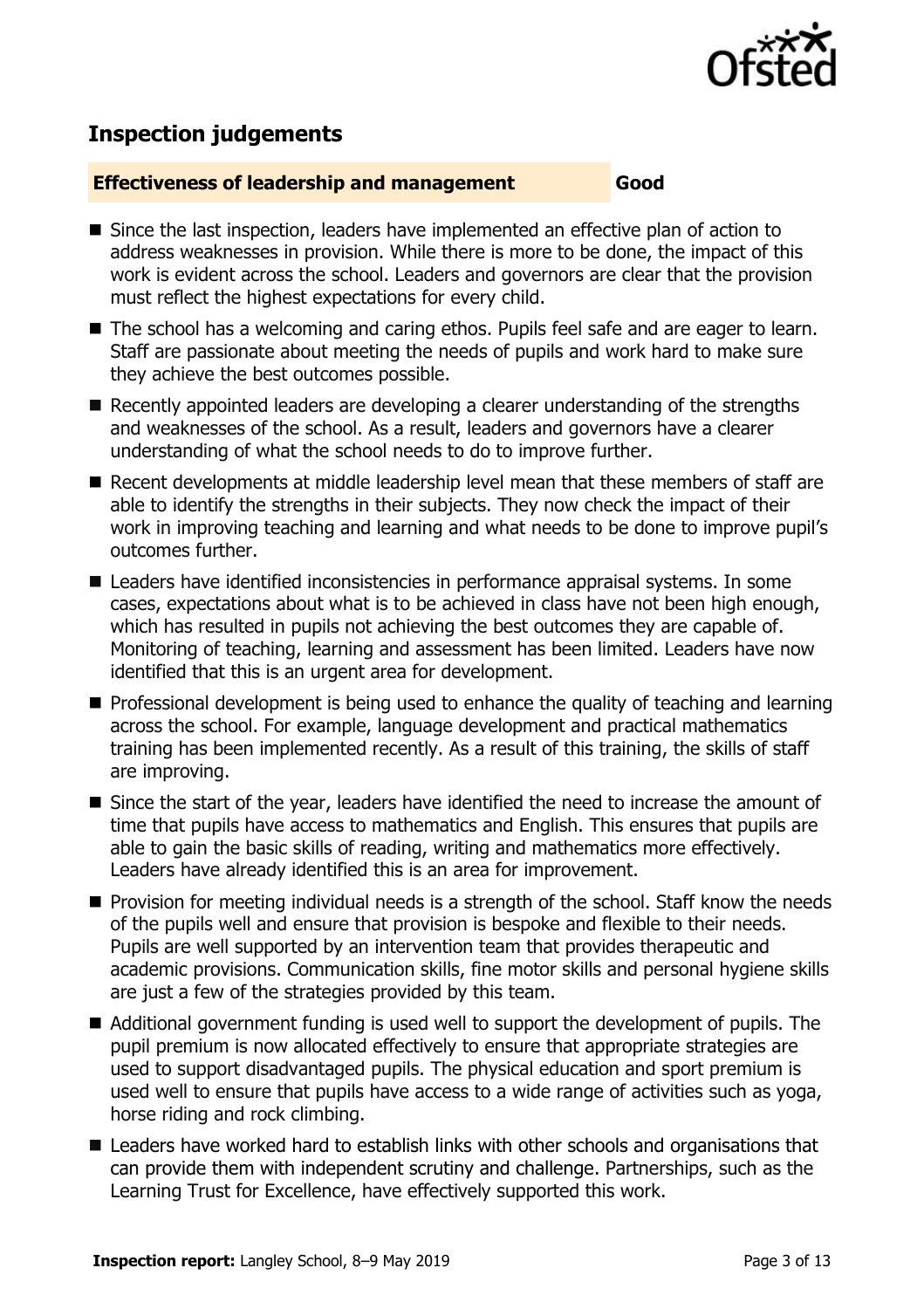

- Not only has this identified what areas are needed for development, but also how Langley staff can support the development of other schools. This approach has proved effective in helping the school to develop some strong approaches to help pupils succeed.
- While some staff are positive about recent changes to the school, there remains a minority of staff who do not have a clear enough understanding of the vision for the school, the changes that are needed and the improvements that these changes will bring. This means that they are unable to fully understand their roles in the future development of the school.

#### **Governance of the school**

- Governance is strong.
- Governors have carefully monitored and evaluated the school's development through the recent period of change. They clearly share the school's vision to increase the rates of progress for all pupils and challenge underperformance.
- $\blacksquare$  Members of the governing body involve themselves in finding out about the work of the school through focused visits to the school. They track all aspects of the school's performance keenly. They are not afraid to ask probing questions to make sure that they have a strong understanding of the quality of provision at the school. Therefore, they are able to hold leaders to account about achievement and the quality of teaching, learning and assessment.
- Governors monitor finances well, ensuring that funding is well used to support all groups.

#### **Safeguarding**

- The arrangements for safeguarding are effective.
- Safeguarding has a very high profile at the school. Staff are fully aware of their responsibilities for keeping pupils safe and work hard to ensure that concerns are dealt with quickly and effectively.
- All policies, procedures and systems relating to safeguarding are robust and rigorous. Regular, high-quality training ensures that all members of staff have a detailed knowledge of what constitutes abuse. Safeguarding leaders have a detailed understanding of child protection cases. This includes what actions are needed to ensure that pupils are safe.
- When concerns are raised, there are rigorous and effective responses. Where appropriate, this involves working with a range of different services, such as social care and the local authority.
- Leaders make sure that recruitment procedures for new staff are thorough. They carry out all the required checks to ensure that adults are suitable to work with pupils.
- Staff are equally proactive in working with parents and carers to reduce the risk of concerns arising. Learning mentors work with parents closely to instigate early help processes well. As well as helping parents with strategies to use at home, this enables positive relationships to be forged.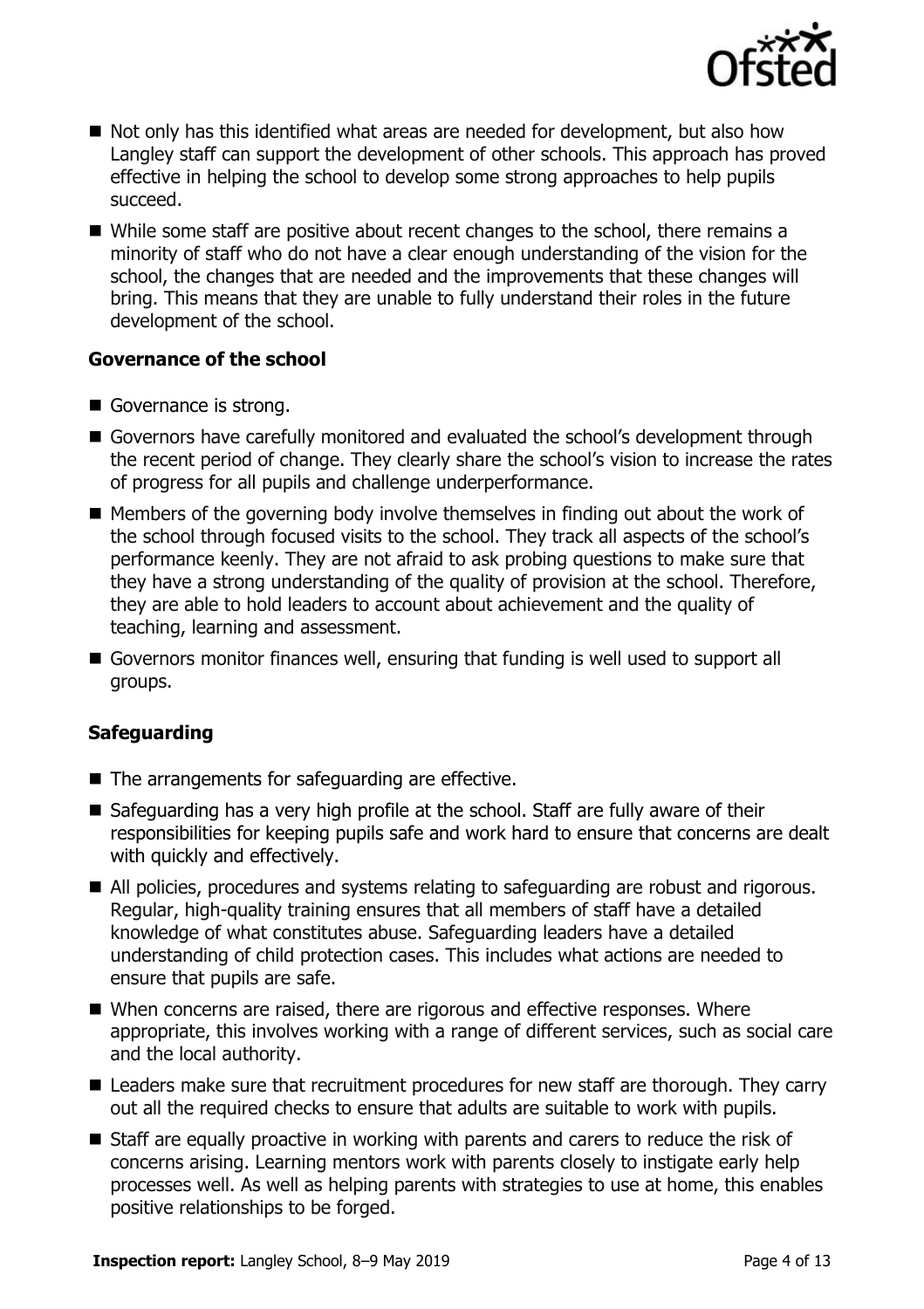

#### **Quality of teaching, learning and assessment Good**

- Teaching enables pupils to make substantial progress, both academically and personally. In the majority of cases, teachers have high expectations of what all their pupils can achieve. Pupils show excellent attitudes in class, enjoy learning and are motivated to do their best.
- Teachers are skilful in adapting teaching opportunities to make sure that all pupils are able to access learning. Their strong understanding of the individual needs of the pupils means barriers to learning are overcome quickly so that pupils are ready to learn.
- Teachers' careful planning ensures that teaching effectively meets pupils' needs. Teachers have a sound knowledge of their subjects and are skilled at translating this to make it accessible and relevant to their pupils. Pupils are pushed to achieve through the challenge built into all lessons.
- Despite the overall strengths in the way teachers plan and adapt teaching to meet pupils' needs, there are areas where this is not always the case. In some year groups, assessment information is not always used effectively to ensure that learning tasks are matched well enough to pupils' learning needs. Sometimes, most-able pupils find the tasks too easy and lower-ability pupils cannot complete learning tasks because they are not equipped with the necessary skills. For example, pupils were observed being taught about sequencing three-digit numbers, without having an understanding of the value of single digit numbers. As a result, pupils lost interest in the activity quickly and did not make the best progress.
- Pupils in Years 4, 5 and 6 understood what they need to do to achieve the next steps in their learning. However, in a minority of classes, teachers do not follow the school's assessment policy consistently. As a result, pupils are sometimes unclear about what they need to do next to improve their work. The vast majority of pupils take great pride in their work and are proud to share it and talk about what they are doing. Work in books, most noticeably in English and mathematics, is well presented, clear and shows progress over time. In the strongest cases, work has a clear intention, is assessed precisely and outcomes are shared with pupils.
- The quality of teaching and learning for most-able pupils has improved greatly over this year. As a result of increased expectations, these pupils are now making greater progress over time. This means that leaders and teachers are now able to set more precise targets about future progress.
- The quality of mathematics teaching is improving and this is reflected in the increased number of pupils making stronger progress. Teachers are now planning opportunities for pupils to practise their problem-solving and reasoning skills more often.
- These opportunities encourage pupils to think more deeply about where and when to apply specific mathematical skills. Teachers are teaching basic skills effectively and pupils are becoming more confident in explaining their calculations.
- The teaching of reading is strong. It is well structured and effective. The school is effective in identifying the best way for the pupils to develop a word-level understanding. Teachers and leaders encourage a love of reading across the school.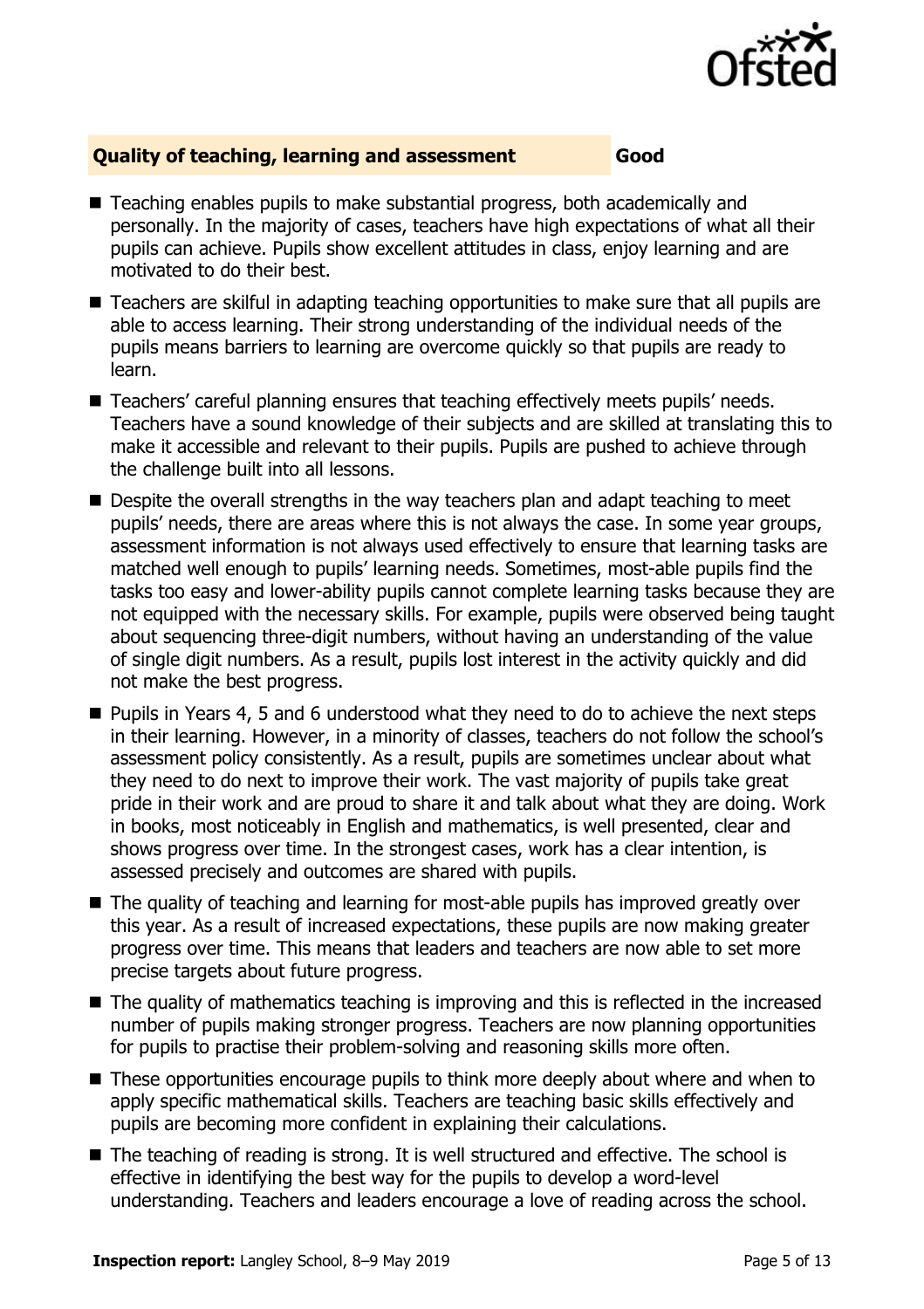

Older pupils are developing strong recall, comprehension and reasoning skills to match their reading fluency and vocabulary awareness.

- **Pupils are provided with opportunities to write at length. This gives opportunities to put** into practice skills that have been taught over the previous lessons. This means that the quality of writing is improving rapidly over time. Teachers' planning ensures that spelling and grammar are well taught.
- Teaching assistants work hard to support pupils' learning. They receive effective training and professional development. This ensures that they have the necessary skills to help pupils to make better progress.
- More recently, leaders have been able to gain a clearer understanding of the quality of teaching, learning and assessment across school. As a result, they can now plan appropriate actions to further develop this area.

#### **Personal development, behaviour and welfare Good**

#### **Personal development and welfare**

- The school's work to promote pupils' personal development and welfare is good. Pupils demonstrate the most positive attitude to learning and are keen to engage with learning.
- A positive emphasis is placed on supporting pupils' awareness of rights and respect. The school has worked hard to develop an environment where pupils can feel safe and respected, while nurturing their talents. The 'Rights Respecting Schools' Bronze award was recently achieved.
- Playtimes are well organised, providing a range of activities that are supported by staff. For example, these times are used well to develop interaction opportunities with the primary school that shares the same site. As a result of this, and support provided by the intervention team, pupils play well with each other and there are few incidents of poor behaviour.
- Bullying is rare, and pupils know what to do if they feel that someone is bullying them. They are confident that the staff would help them and would 'sort it'. However, pupils' understanding of bullying is underdeveloped. This means that they have a limited understanding of aspects such as e-safety and how to keep themselves safe while online.
- Assemblies and lessons support pupils' spiritual, moral, social and cultural development. They reflect the strong caring ethos of the school. The school provides a range of extra-curricular opportunities, including residential visits and lunchtime clubs. Pupils enjoy their lessons and their learning is reinforced by related educational visits.
- Attendance is high and continues to improve across all groups. Attendance policies and procedures are effectively managed by a highly skilled team.

#### **Behaviour**

- The behaviour of pupils is outstanding.
- Governors and leaders have created a positive and welcoming atmosphere across the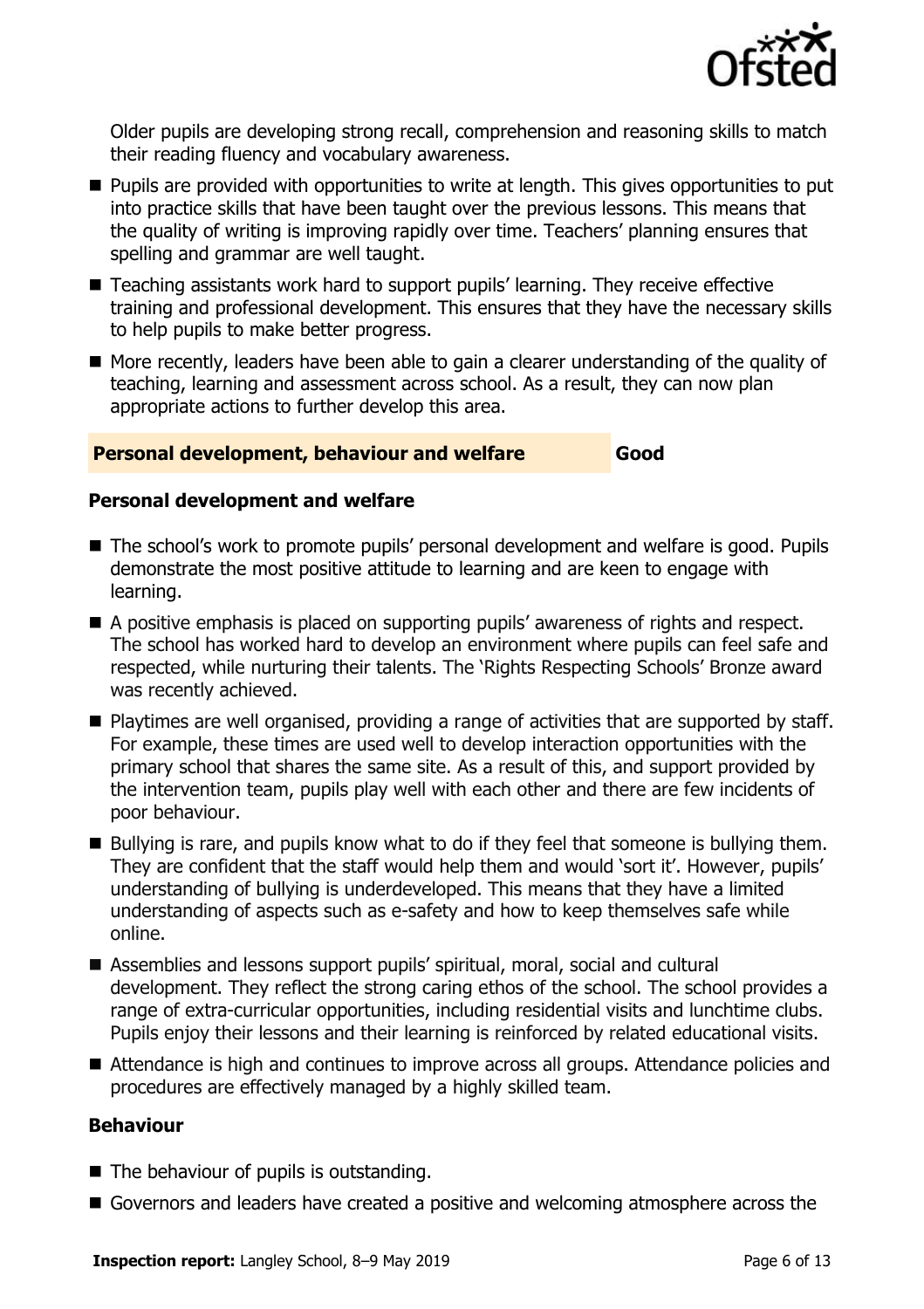

school. Pupils play well together and the school is very inclusive, with staff and pupils keen to make everyone feel involved and valued. Pupils show respect for others and are keen to impress their teachers. Pupils comment on the positive behaviour across the school and how well good behaviour is rewarded.

- Leaders have successfully developed this area to ensure that behaviour is well understood so that the most effective strategies can be implemented. The recently appointed inclusion manager has joined a highly effective staff group that works hard to understand the reasons for pupils' behaviour. As a result of this, staff are proactive in providing the right conditions and provision to ensure that behaviour does not deteriorate.
- At the start of the day, pupils are greeted warmly. Staff ask how pupils are feeling and how pupils have behaved on the bus. Pupils come into school willingly. Because routines are clear and consistent, pupils know what to expect.
- **Pupils' attitudes to learning are very positive. Pupils work hard to develop their skills,** often showing great resilience. Those who find it difficult to settle and to concentrate make good progress as a result of flexible and bespoke planning that identifies barriers to learning quickly.
- Leaders use fixed-term exclusions only on rare occasions, and only for a very short period of time.
- The use of physical intervention is well managed, and staff are well trained in deescalation strategies. As a result, challenging behaviour is managed quickly, allowing for pupils to return to learning. Incidents are well recorded, analysed and learned from.
- **Pupils' attendance is above average and improving. Highly responsive staff and** effective procedures mean that unexplained absence is rare and responded to quickly. Staff are proactive in working with parents to strengthen this further and use a variety of different strategies to encourage high levels of attendance.

#### **Outcomes for pupils Good**

- Across the school, pupils of all ages and who have different needs are making good progress.
- The youngest pupils are making rapid progress with very relevant skills. They learn early communication, English and mathematics skills well. For example, some pupils who started at the school recently without a way of communicating have now started to use words to communicate. Staff are skilful in developing early independence skills.
- Disadvantaged pupils, including those who are looked after, make the same strong progress as other pupils in mathematics. The progress of disadvantaged pupils is not as strong in reading and writing. However, differences between the progress they make and that made by other pupils are diminishing.
- $\blacksquare$  Progress since September 2018 for the majority of pupils is good or better across the curriculum. This is due to the effort and commitment of leaders and staff to raise standards by increasing expectations about what can be achieved.
- The majority of the most able pupils make good progress in developing their reading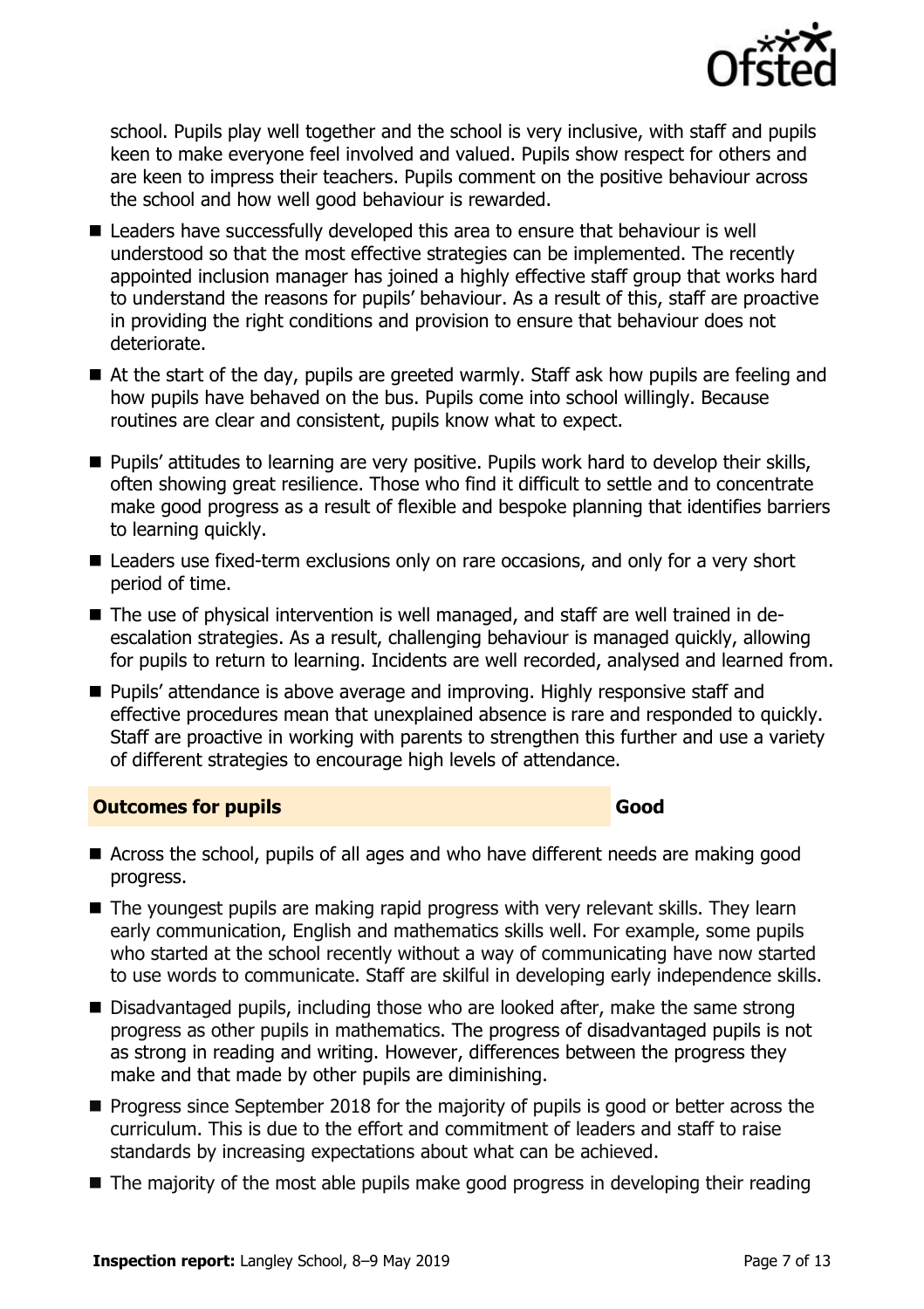

and writing skills over time.

**Effective transitions to secondary schools mean that pupils are well prepared for next** steps. Staff work well with a range of partners to ensure that parents have a clear understanding of what school options are available for their child. Once decisions have been made, staff work with the new provision, and the family, to identify a bespoke transition package for the child.

#### **Early years provision Good Good**

- Those with responsibility for the early years have a detailed understanding of the effectiveness of the provision. They keep detailed records and ensure that changes are made to the provision in order to ensure that children, at the very earliest stages, have their needs met well. For example, special groups are identified throughout the day that provide additional support to those pupils who find large group sessions difficult.
- Children come into the school often with very low levels of ability. Staff are quick to assess each child's ability to communicate and engage with learning, in order to provide an effective baseline. All children are assessed within the first six weeks of starting at the school. This means that the provision is effective in making best use of their time at the earliest stages of learning.
- Children progress well and start to develop early communication quickly. When needed, communication systems for those who are yet to use words are identified quickly and implemented well.
- Children have planned opportunities to develop choice-making skills and independent learning. For example, in one lesson observed, the children used communication boards to choose their next activities. When the choices had been made, children were then successful in gathering the resources needed for the activity for themselves.
- Teachers have a very clear understanding about where the children are in terms of their development. Systems are embedded to ensure that this understanding is regularly updated.
- Learning journals are well maintained and used effectively to engage with parents. Parents are encouraged to respond to the progress that children are making in school. In many cases, parents then contribute successful progress that is made at home. This communication is ensuring that partnerships are being developed at the earliest stages.
- The early years environment has been carefully considered and constructed to meet the needs of the children within the provision. While providing a range of resources for learning that are easily accessible, the environment is based on a low arousal approach. This means that children are less likely to be distracted from learning.
- Those with responsibility for the early years ensure that all members of staff have a strong understanding of the needs of the children. Supervision is very strong, while ensuring that children have the opportunities to explore and take risks. For example, during a forest school session, children explored a range of activities, such as water play, muddy play and creative tasks.
- The safeguarding and welfare requirements are fully met in each of the early years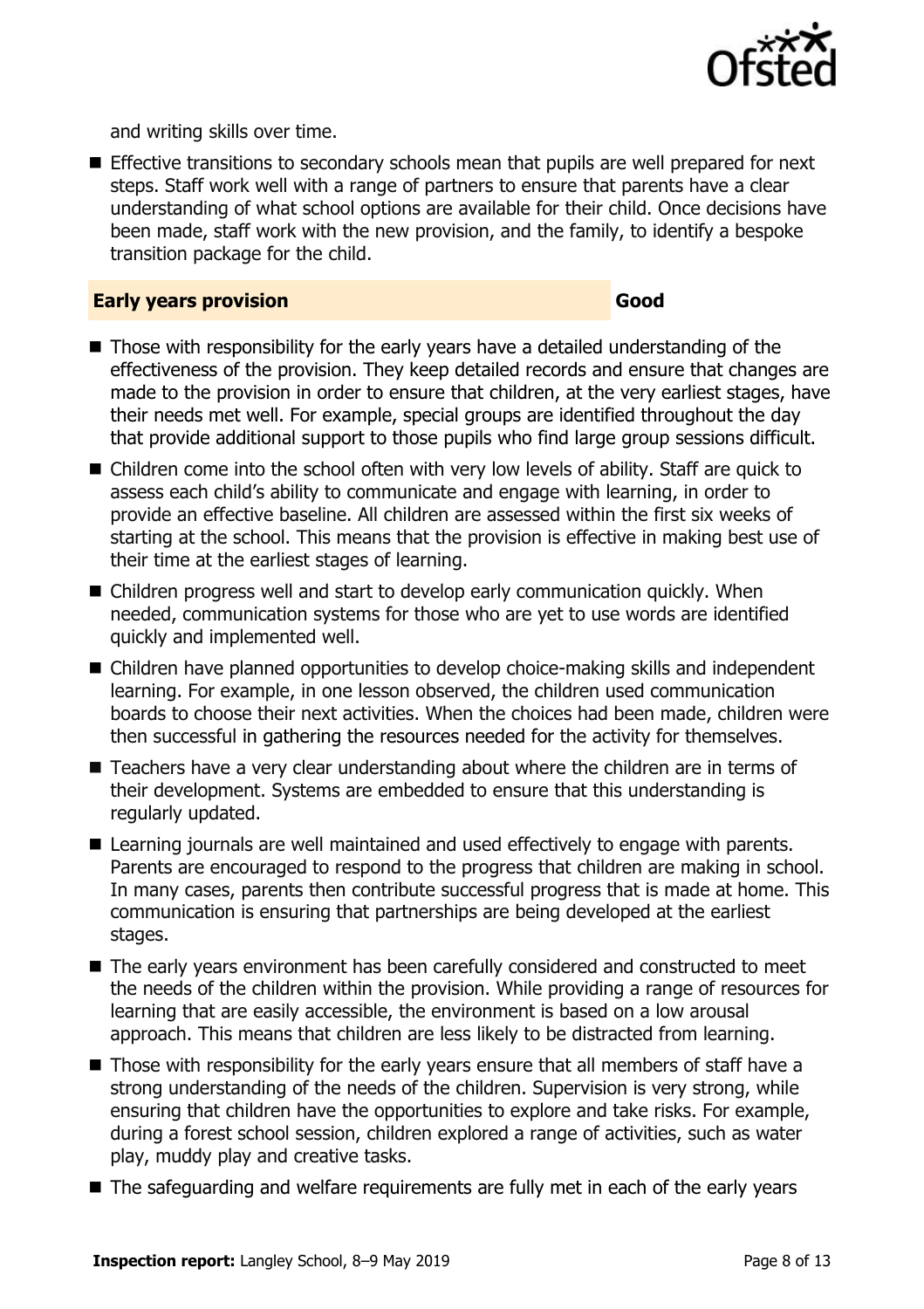

classes.

Detailed transition plans mean that children are well prepared for moving into the next stage in school. Early years staff work well with staff in later stages in the school to make sure children progress to more challenging learning quickly.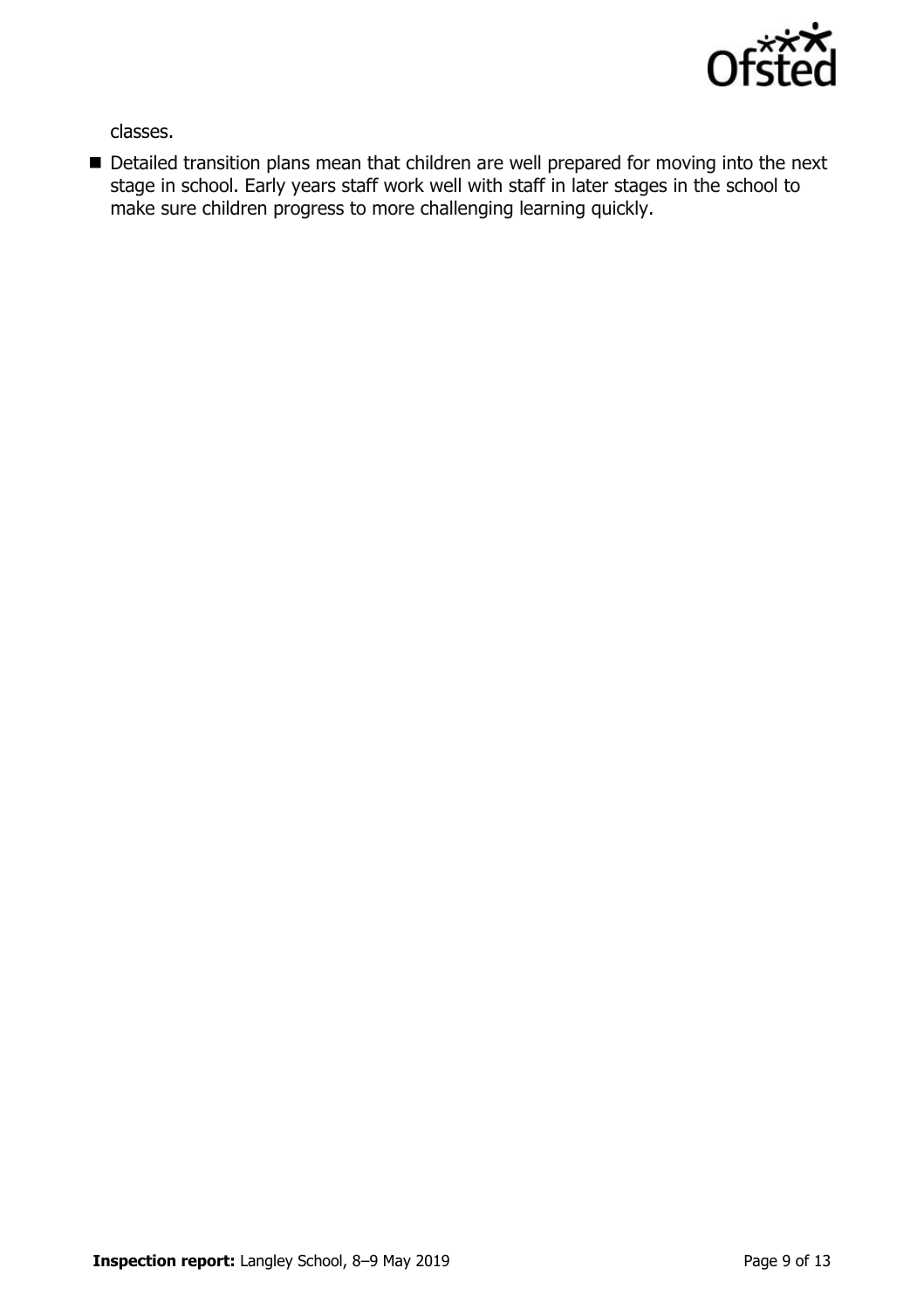

# **School details**

| Unique reference number | 103630     |
|-------------------------|------------|
| Local authority         | Birmingham |
| Inspection number       | 10083948   |

This inspection of the school was carried out under section 5 of the Education Act 2005.

| Type of school                      | Special                     |
|-------------------------------------|-----------------------------|
| School category                     | Maintained                  |
| Age range of pupils                 | 3 to 11                     |
| <b>Gender of pupils</b>             | Mixed                       |
| Number of pupils on the school roll | 120                         |
| Appropriate authority               | The governing body          |
| Chair                               | Lynda Thomas                |
| <b>Executive Headteacher</b>        | Jeanette Ashwin             |
| Telephone number                    | 01216 752929                |
| Website                             | www.langley.bham.sch.uk     |
| Email address                       | enquiry@langley.bham.sch.uk |
| Date of previous inspection         | 2 October 2018              |

### **Information about this school**

- Langley is a school that caters for pupils who have a wide range of disabilities and needs. The main groups of pupils are those with moderate learning difficulties, severe learning difficulties and autism spectrum disorders. However, and more recently, a greater number have a range of special needs, such as speech and language difficulties, and sensory and social, emotional and mental health needs.
- $\blacksquare$  Many of the pupils do not live in the immediate locality of the school and a large number of pupils are transported to and from school by minibuses.
- Approximately 45% of pupils are disadvantaged pupils. The school has a number of children looked after on roll. Almost three quarters of pupils are boys.
- **Pupils enter the school at different points during the primary age range, sometimes as** late as upper key stage 2.
- The school shares a building with a mainstream school, Coppice School. In September 2012, it became federated with Beaufort School, another special school for primary-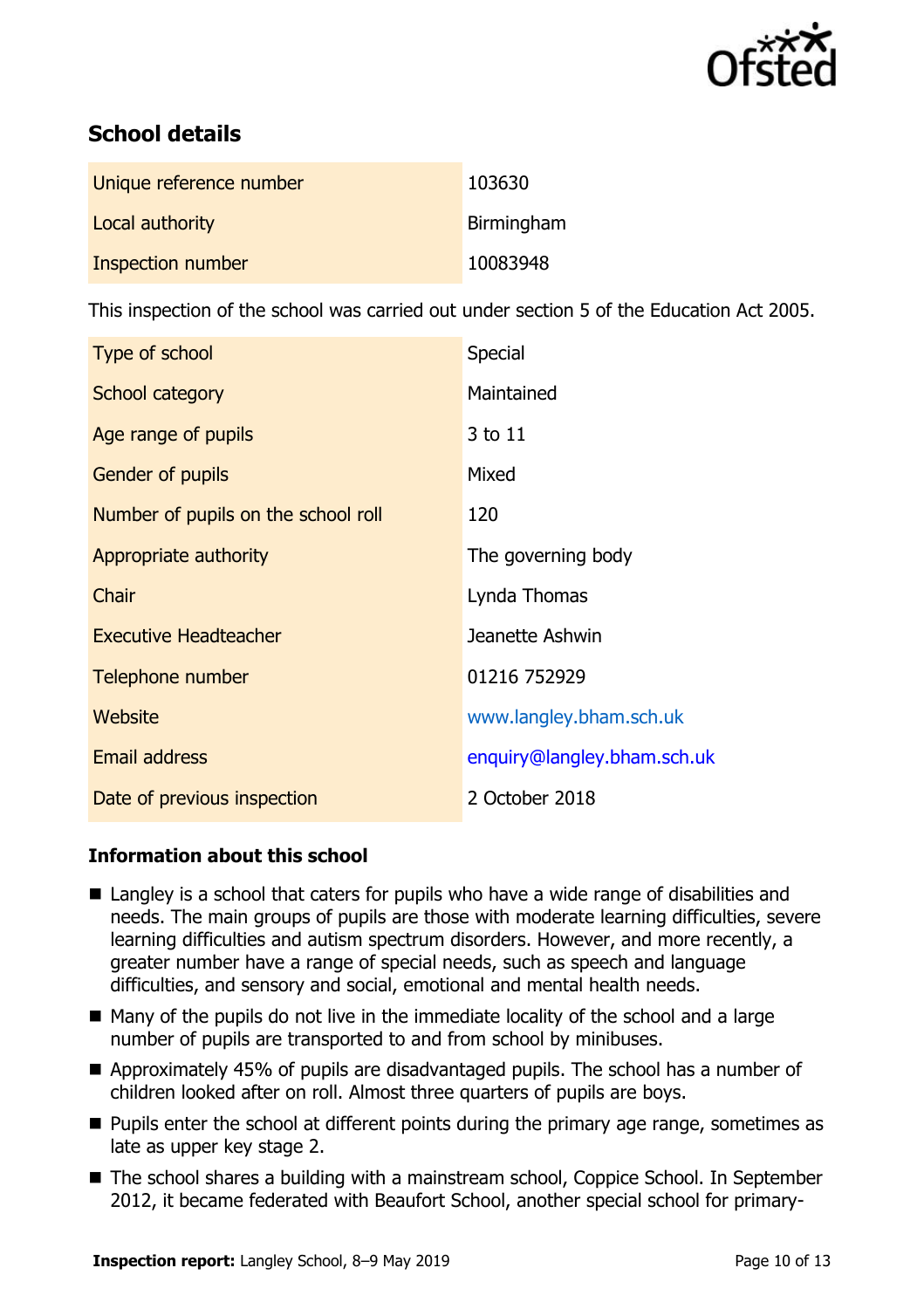

aged pupils. The two schools share a governing body. More recently, Langley School has become an active member of the Learning Trust for Excellence, which is a partnership of mainstream primary and secondary schools, higher education providers and special schools.

■ The executive headteacher took up her post in September 2018.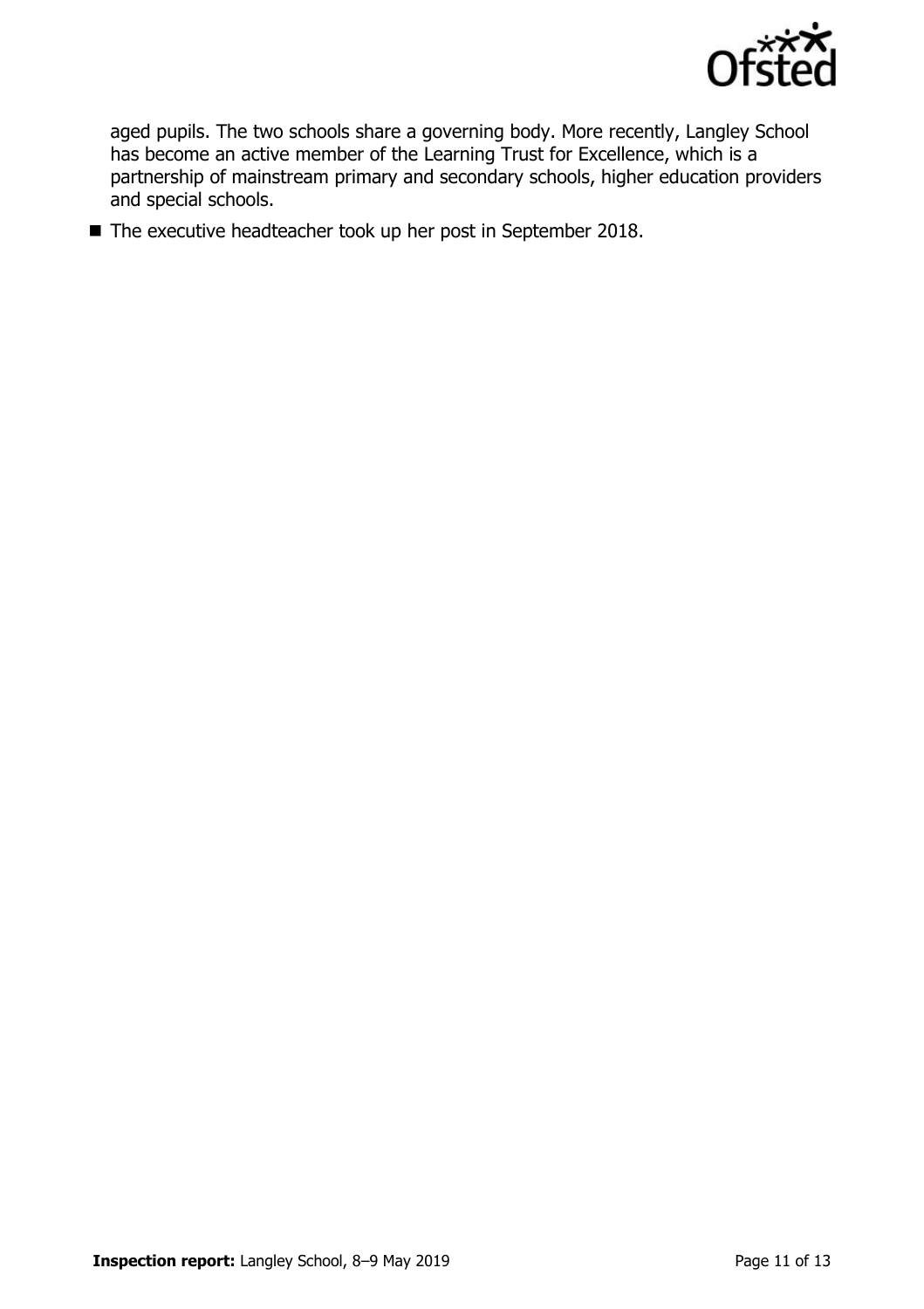

## **Information about this inspection**

- Inspectors observed pupils' learning in 18 lessons, some of which were observed jointly with the executive headteacher or assistant headteacher. Inspectors looked at examples of pupils' work in all year groups to gain a view of the impact of teaching over time.
- **Inspectors considered parents' opinions through scrutinising the 12 responses to** Ofsted's online questionnaire, Parent View, including 3 free-text responses. Inspectors were able to talk with a small number of parents at the start of the day when they brought their children to school. They also took account of the 27 responses to Ofsted's online staff questionnaire and 11 paper copies of the staff questionnaire.
- **Inspectors spoke to pupils during lessons and around the school. Inspectors observed** pupils' behaviour at breaktime and lunchtime, as well as in lessons.
- Meetings were held with the executive headteacher, assistant headteacher, middle leaders, teachers, teaching assistants, intervention team members, designated safeguarding leads, members of the administration team, and members of the governing body.
- The lead inspector also spoke to representatives from the local education partnership.
- Inspectors looked at a range of documents, including: the schools' plan for improvement; school self-evaluation; reports from external reviews of provision; the most recent information on the achievement and progress of pupils; information relating to the health, safety and safeguarding of pupils; the most recent data relating to the attendance of pupils; and minutes of the governing body meetings.
- **Inspectors considered the wide range and quality of information provided on the school** website.
- The school's safeguarding policies, practice and procedures were scrutinised by inspectors.

#### **Inspection team**

| Chris Pollitt, lead inspector | Ofsted Inspector        |
|-------------------------------|-------------------------|
| Jo Owen                       | Ofsted Inspector        |
| <b>Karen Hayes</b>            | <b>Ofsted Inspector</b> |